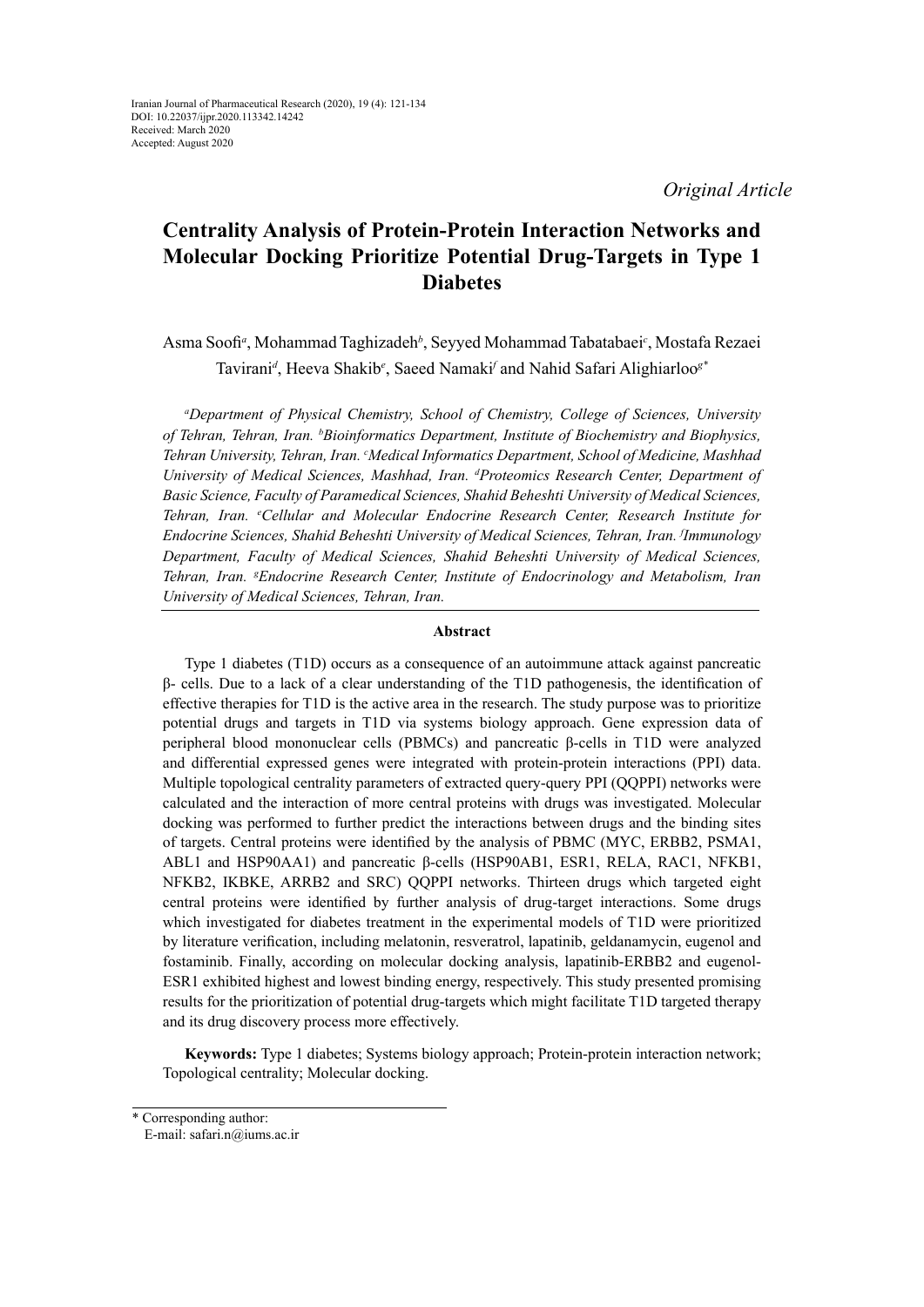#### **Introduction**

Type 1 diabetes (T1D) is characterized by partial or absolute insulin deficiency as a result of chronic immune-mediated destruction of pancreatic β-cells, leading to hyperglycemia and consequent polyuria, polydipsia, and weight loss (1). At first glance, it seems like a single autoimmune disease but it presumably results from a complex interplay between environmental factors and microbiome, genome, metabolism, and immune systems with individual variations (2). The mainstay treatment for T1D is daily injections or continuous subcutaneous infusion of insulin to control blood sugar (3). Despite advances in the production, purification, formulation, and insulin delivery methods, it is difficult for patients to achieve optimal glucose control. Therefore, various adjunctive therapies for patients with T1D are available (4). Further, the other important aspect of T1D management is pancreatic β-cells preservation. In this line, numerous clinical trials have uncovered how immune modulation can impede the β-cell loss either by blocking the autoimmune response or by re-establishing immune tolerance (3, 5). Despite noticeable improvement in patients' survival and health, especially in the past 25 years, a treatment for T1D is elusive (6).

Nowadays, scientific researches show noticeable shift to systems-based understanding of molecular mechanism underlying biological resources, which remarkably affected drug discovery studies and represented the necessity of movement from traditional pharmacology (7). Systems pharmacology applies systems biology principles and combines high throughput experimental studies with computational analysis to study drugs, drug targets, and drug effects (8). Network-based gene expression profiling constructed by integrating multiple factors including disease genes, gene expression intensities and proteins network provides efficient strategy to discover therapeutic signatures.

Transcriptome analysis of the target organ, *i.e*., pancreatic β-cells, and peripheral blood mononuclear cells (PBMCs) are informative entities for the investigation of genes expression profiles in T1D (9, 10). Till date, gene expression profiles have been integrated

with protein-protein interactions (PPI) data to ameliorate their predictive performance (11-13). Networks of interacting proteins in diseases' pathways have been analyzed for identifying candidate drug targets (14-16). Since well-connected proteins in the PPI networks have more potential to play crucial role in a cellular function, their targeting would be more effective rather than ordinary proteins.

The main goal of a network analysis is the connecting of a network structure to a function. For instance, different classes of disease genes presented distinction features based on their connectivity patterns in the human PPI network analysis (17, 18). The topological analysis of PPI networks provides a whole view of the network and helps to identification of the components with a central role in the network connectivity (19-21). Investigating of the network centrality measures can be a source of essential nodes' discovery in various species' interactomes (22). In this line, Peng *et al*. study explored standard pathways and gene expression-based pathways' information and showed how network centrality measures have been effective in reorganization of potential therapeutic targets. They also alter the network topology, which resulted in different therapeutic targets discovery and introduced tissue-specific data (23). It has been also reported that topologically closer genes in PPI networks, *i.e*., having a lower shortest path distance in a network, were more regulated by structurally similar drugs rather than dissimilar drugs (24).

Here, we integrated gene expression profiles with interactome (protein-protein interactions at the whole genome level) data to construct PPI networks using abnormally expressed genes in paired pancreatic β-cells and PBMCs in T1D. Topologically central proteins in PPI networks were identified. Candidate drugs and targets were then prioritized from the analysis of central proteins and drugs interactions. Docking analysis disclosed the interactions between candidate drugs and targets at the atomic level.

#### **Exprimental**

*Gene expression data processing* Gene expression profiles of PBMCs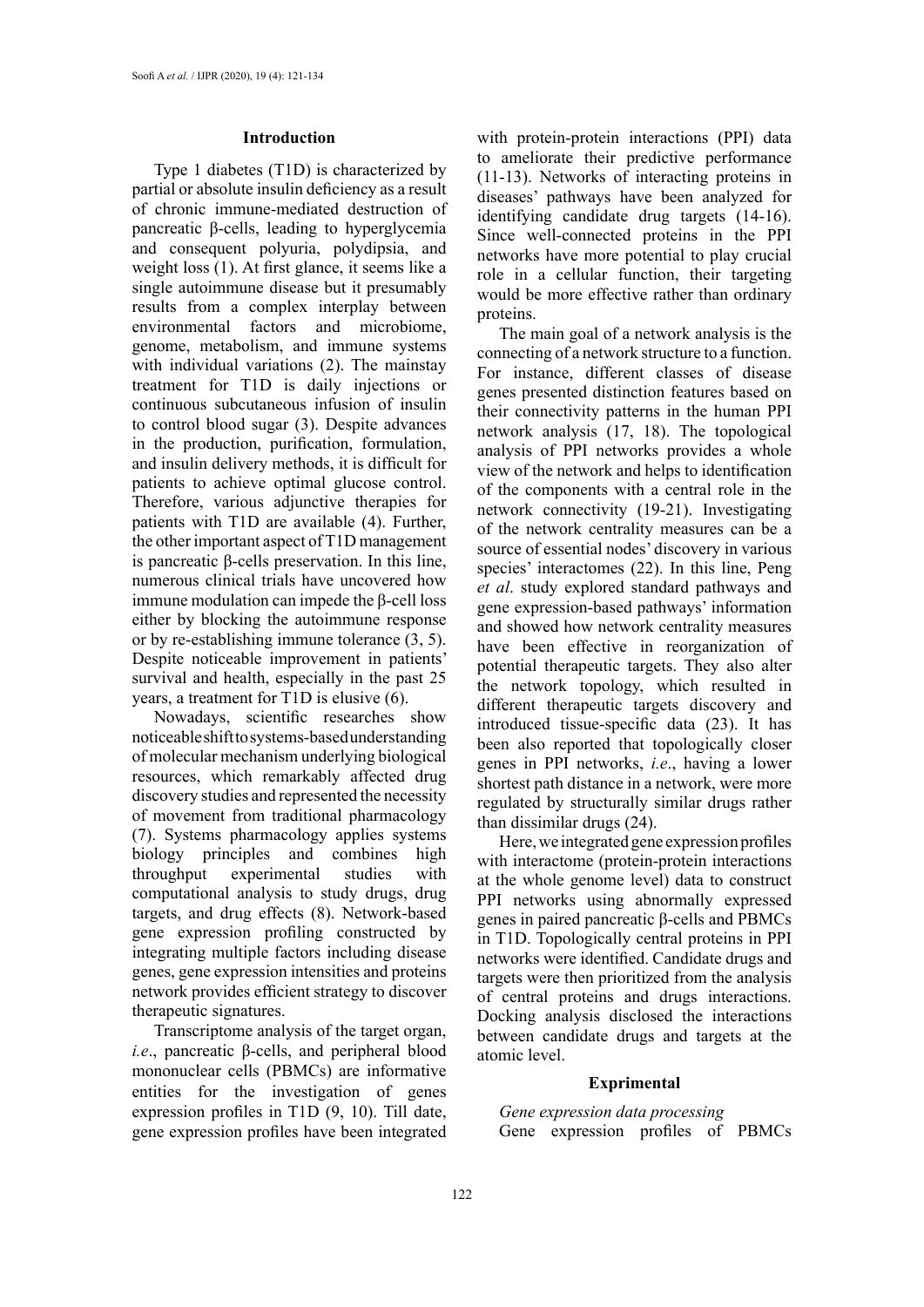(GSE9006) and pancreatic β-cells (GSE35296) were used to determine abnormally expressed genes in T1D (19). A total of 43 newly diagnosed T1D patients and 24 healthy subjects were present in GSE9006 dataset. Gene expression profile of pancreatic β-cells was provided from human isolated islet samples which cultured under normal conditions as well as in the presence of cytokines (IL-1B and IFN-γ). According to our earlier work, GSE9006 data (HG-U133A and HG-U133B) was normalized by RMA algorithm in the affy package within R software and differentially expressed genes were determined by ANOVA test ( $p < 0.05$ ). For each gene, the minimal *p*-value (between HG-U133A and HG-U133B) was chosen. In the case of GSE35296, up and downregulated genes were extracted by Fisher's exact test and p-values were corrected by the Benjamin– Hochberg procedure (*p* < 0.05) (9, 10 and 19).

# *PPI network construction and centrality analysis*

Experimentally proved PPI data provided by International Molecular Exchange (IMEx) consortium were obtained from IntAct MINT DIP databases (25-27). Differentially expressed genes in PBMCs and pancreatic β-cells were separately located on the human PPI network to construct Query-Query PPI (QQPPI) networks which involved the direct interactions among the query proteins as the nodes. The QQPPI networks were visualized with the yFiles organic layout algorithm in Cytoscape software (28). The following five more important centrality parameters were calculated using CentiBiN software to determine biologically significant nodes (29). Degree centrality is the number of links to a given node. In PPI networks, nodes with a higher degree are considered as hubs and they are usually located at the center of the network (30). Betweenness centrality measures the number of shortest paths passing through a node within a network. High betweenness nodes, named as bottlenecks, monitor the flow of information within a network (31). Closeness centrality calculates the average distance of all the shortest paths between a node and every other node within a network. High closeness should indicate the proximity of a node to all other nodes (31). Eigen vector

centrality measures the relative significance of all nodes in the network. Thereby, a node that is connected to highly important nodes achieves more weight than a node that is connected to low important nodes. Since a node with a high eigenvector connects to numerous central nodes, it is considered the central and influential node (31). Centroid value is the most complex node centrality index and considers couples of nodes (*i*, *j*). The centroid value of a node *i* is the number of nodes with minimum shortest path which are closer to *i* than *j*. The highest centroid node has the highest number of neighbors separated by the shortest path to it (31). Centrality values of nodes were calculated and nodes were arranged in ascending order of the centrality values. Thirty nodes which had the highest values for each centrality parameter were identified. More central nodes had at least two high centrality parameters.

## *Drug enrichment analysis*

Central nodes in both PBMCs and pancreatic β-cells QQPPI networks were screened as targets. To find potential drugs, central proteins were curated through a manual search in DrugBank database (version 5.4.1). The parameters were set as: FDA approved, experimental and investigational. This information was subsequently used to evaluate the association of drug-targets with T1D treatment by literature survey.

### *Molecular docking analysis*

Molecular docking has been widely used to predict the interactions between a small molecule and the binding site of the target at the atomic level. Docking analysis was performed for potential targets and their candidate drugs which investigated for diabetes treatment in experimental models (32-34). The crystallographic structures of reference targets (ESR1, ERBB2, RAC1 and HSP90AB1) were extracted from RCSB PDB [\(http://www.pdb.org/](http://www.pdb.org/)). The selected PDB IDs have following quality parameters. The ESR1 structure with PDB ID =  $3ERT$  (resolution = 1.90 Å, R-value and R-free equal to 0.229 and 0.262, respectively) and the ERBB2 structure with PDB ID = 3PP0 (resolution = 2.25 Å, R-value and R-free equal to 0.185 and 0.260,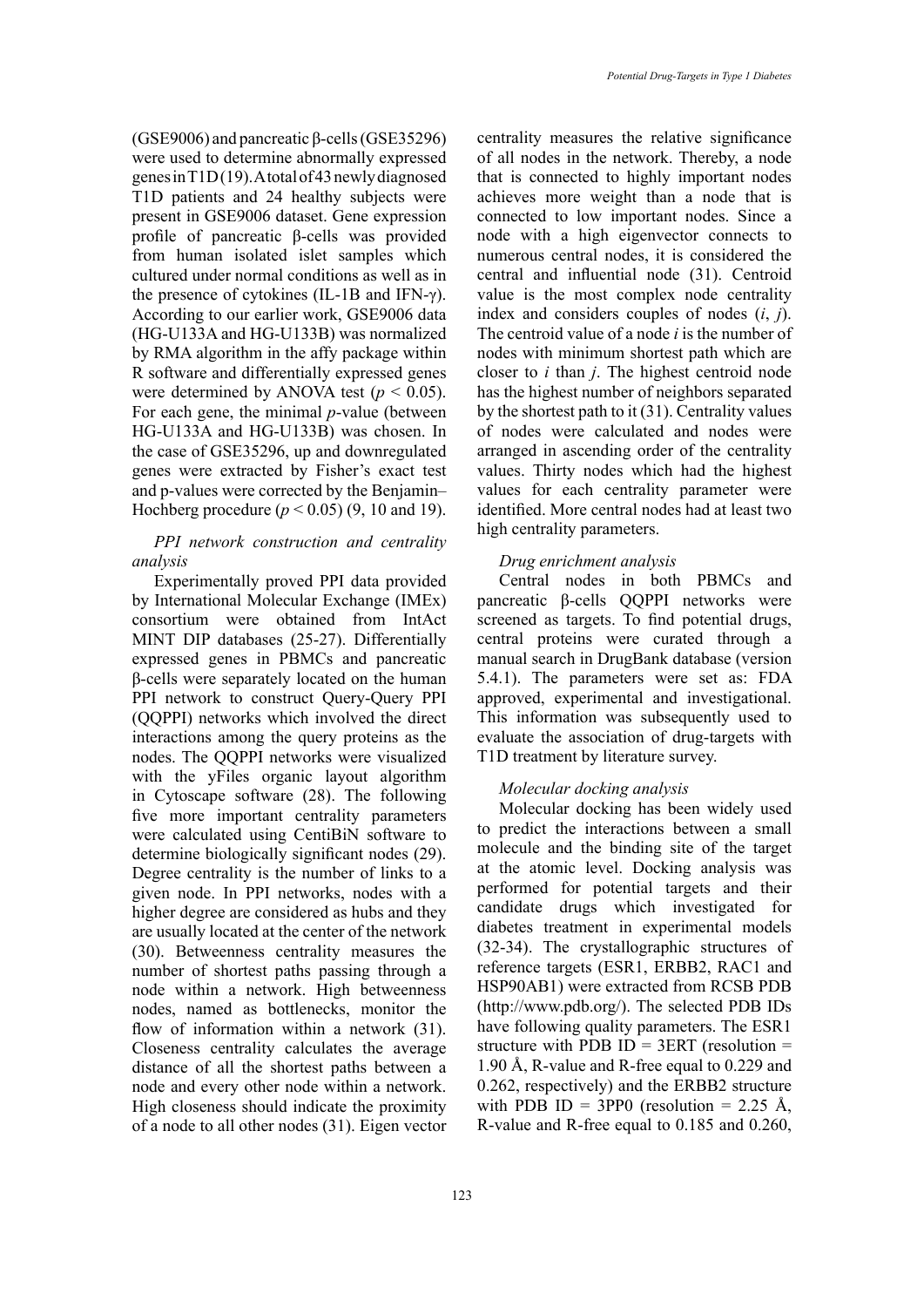respectively), the RAC1 structure with PDB  $ID = 3TH5$  (resolution = 2.30 Å, R-value and R-free equal to 0.229 and 0.264, respectively), and the HSP90AB1 structure with PDB ID  $= 1$ UYM (resolution  $= 2.45$  Å, R-value and R-free equal to 0.235 and 0.294, respectively), which warranted adequate quality for further docking analysis.

The macromolecule structures were separated from the co-crystallized ligands and unnecessary water molecules were removed using Discovery Studio Visualizer 4.5. The structures of Lapatinib, Azathioprine, Geldanamycin, and Eugenol (PubChem CID 208908, 2265, 5288382, and 3314 respectively) were obtained from PubChem (https://pubch em.ncbi.nlm.nih.gov/). The 3D structures of the compounds were created by Openbabel 2.4.1 and different formats for both receptor and ligand molecules were converted using this software. Prior to any calculation, all 3D structures of ligands were initially energy minimized with MMFF94S force field using conjugate-gradient algorithm with 5000 run repetition. AutoDock-4 software in PyRx Virtual Screening tool was used to carry out molecular docking calculations. The protein coordinates were kept rigid, while the ligands were flexible and moved on the grid map which was set around the co-crystallographic ligands. In order to prepare the receptor molecules, polar hydrogens and kollman charges were added in AutoDock tool. The ligand was prepared by adding Gasteiger charges to each ligand atom. AutoDock 1.5.6.40 was utilized for the molecular docking simulation. Lamarckian genetic algorithm (LGA) with 150 independent runs per ligand was used to get best docking conformations. The number of individual population was set to 150. The



**Figure 1.** A workflow shows a network-based approach to prioritize drug-targets in T1D. **Figure 1.** A workflow shows a network-based approach to prioritize drug-targets in T1D.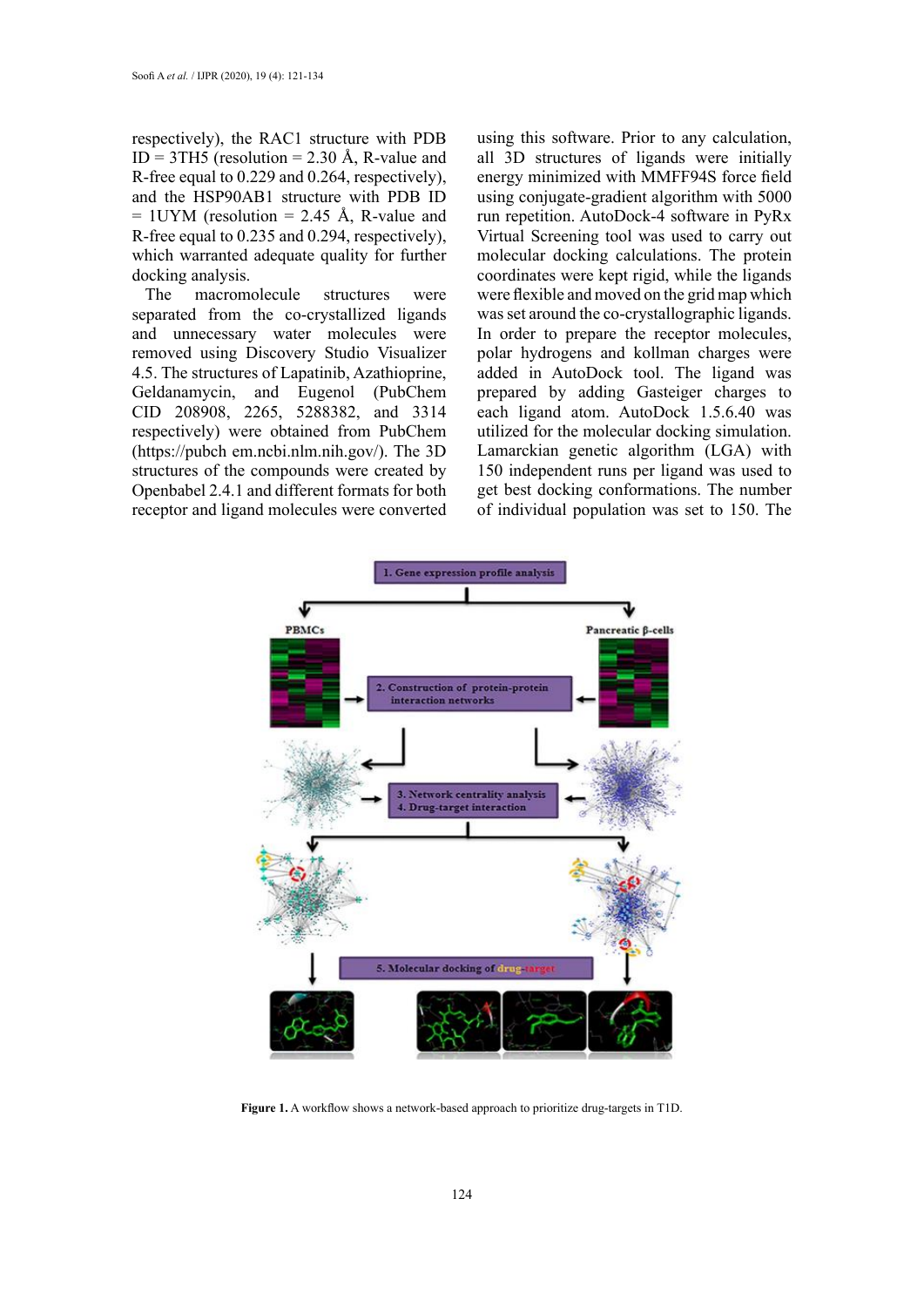max number of energy evaluations was set to 2,500,000 and the max number of generation was set to 27000. The quality of the docking has been assessed by removing co-crystallized ligands from the active site of each protein and re-docking into the binding pocket. A root mean square deviation (RMSD) was obtained from re-docking of each protein indicating that the docking procedure used in the current study could be relied upon to be capable of reproducing a similar conformation at the active site of each protein. Discovery Studio 4.5 Client was used for the visualization of docking results shows the study workflow. Figure 1 shows the study workflow.

### **Results**

*Identification of differential expressed genes*

Gene expression analysis was performed on PBMCs and pancreatic β-cells samples. In the case of PBMCs, 2466 genes were determined as differentially expressed ones (*p* < 0.05), of which 1024 were upregulated and 1442 were downregulated (Supplementary file 1). For pancreatic β-cells, 3068 genes were significantly differential expressed (*FDR* < 0.05), of these genes, 1416 were upregulated and 1652 were downregulated (9).

### *PPI network construction and topological centrality analysis*

To investigate the interactions among the differential expressed genes in T1D at the protein level, two QQPPI networks were established using the three IMEx databases. The QQPPI networks which included 949 proteins and 1776 interactions in PBMCs and 1358 proteins and 3505 interactions in pancreatic β-cells were used for further analysis. Five centrality parameters were measured for all the nodes presented in the QQPPI networks. MYC, YBX1, SRPK1, ERBB2, PSMA1, ABL1, HSP90AA1 and XRCC6 were more central nodes in PBMC QQPPI network. HSP90AB1, ESR1, CDC5L, RELA, RAC1, NFKB1, NFKB2, IKBKE, ARRB2, TP53, SRC, CFTR, HSP90AA1, PIK3R1 and PPP1CA were more central nodes in pancreatic β-cells QQPPI network. The list of nodes' centrality values in PBMCs and pancreatic β-cells QQPPI networks were

provided in Supplementary file 2 and 3, respectively. More central nodes of PBMCs and β-cells QQPPI networks are illustrated in (Figures 2A and Figure 2B), respectively. Besides, centrality parameters of fourteen more central proteins which identified as drug targets are provided in (Table 1).

*Prioritization of potential drugs and targets* Twenty-three and thirty proteins in the high-confidence PBMCs and pancreatic β-cells QQPPI networks were curated for identifying of related drugs, respectively, using DrugBank database. At first screening, twenty-one drugs which targeted fourteen proteins obtained by this approach. Potential drugs and their protein targets are presented in Table 2; they were then verified if their associations with diabetes treatment were reported by the retrieved literatures (Table 2). The results showed that one drug, glyburide, was approved for the treatment of type 2 diabetes (T2D) and three drugs are being explored in several clinical trials for T1D (imatinib) and pre-diabetes or T2D (resveratrol and melatonin) treatment. In this line, the association of resveratrol and melatonin were studied in the experimental models of T1D. Azathioprine was earlier investigated by some clinical trials for T1D treatment. Both imatinib and azathioprine were immunosuppressive drugs. Lumacaftor/ Ivafactor is being studied for glycemic control in cystic fibrosis related diabetes by clinical trials. Further, the association of six drugs with hyperglycemic or other diabetic condition has been reported in the experimental models of T1D or T2D, including, lapatinib, geldanamycin, eugenol, fostaminib, dasatinib and forskolin. Finally, four drug-target interactions (lapatinib-ERBB2, geldanamycin-HSP90AB1, azathioprine-RAC1 and eugenol-ESR1) were selected for further investigation by docking analysis.

# *Molecular docking and binding energy analysis*

Single molecular docking was carried out to explore the characteristics of the binding conformation and the interacting residues of four targets and candidate drugs related to diabetes. Autodock-4 was used in this study to repeatedly dock each ligand to the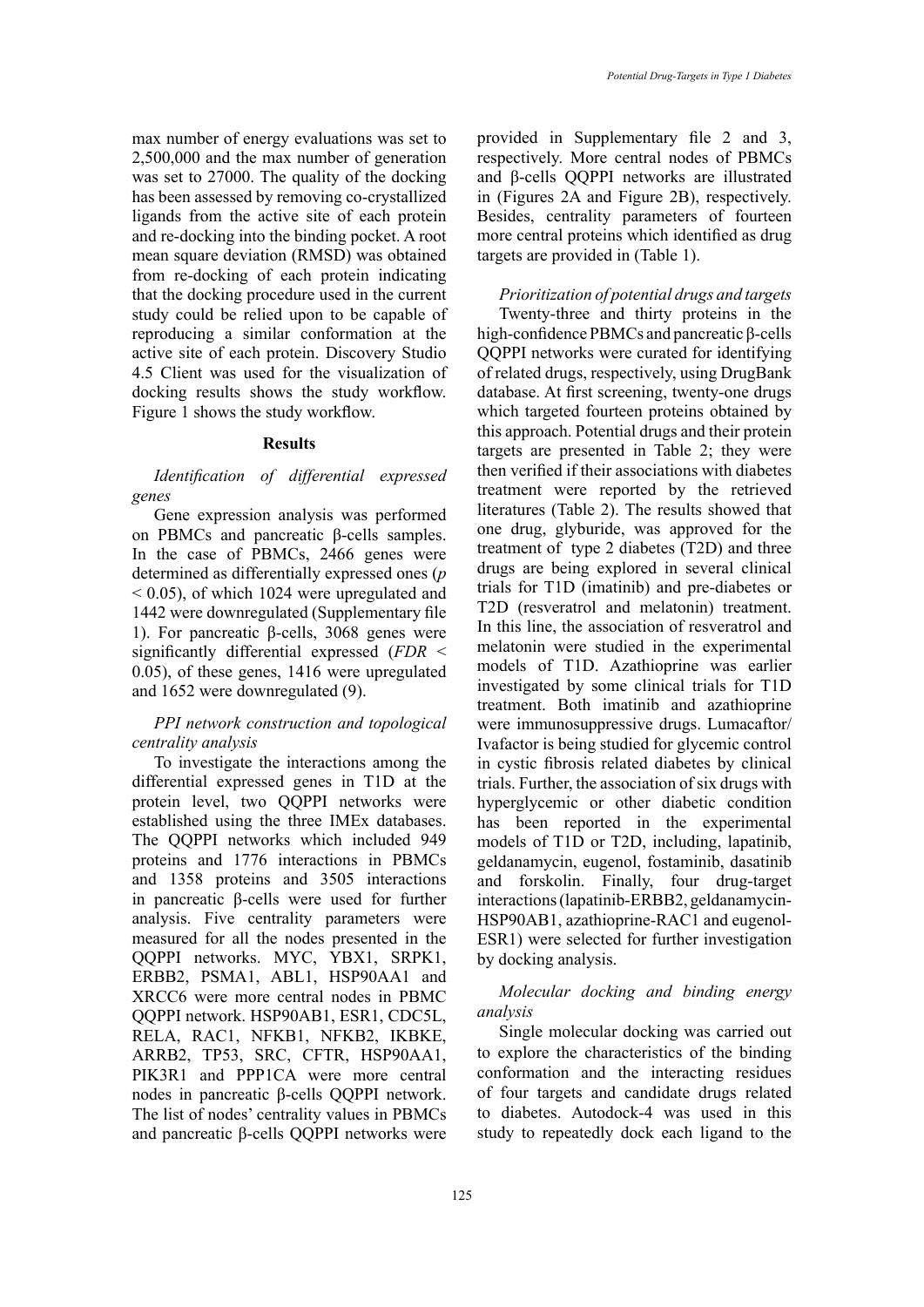binding pocket of the target. The docking analysis resulted in 150 conformations for all 4 complexes, and the docked conformation corresponding to the lowest binding energy for each receptor-ligand complex was selected as the most probable binding conformation. The ligands were embedded within the active site of proper target protein individually. The formation of hydrogen bonds was observed in order to analyze the establishment of the active site of the target protein. The analysis of binding site residues lying within 4 Å distance of the ligand for each complex indicated that the drugs were surrounded by both hydrophobic and hydrophilic residues (Table 3). The binding pocket of all targets was generally surrounded by both hydrophobic and hydrophilic residues.

Before docking the drug to a receptor structure, the docking protocol was validated by docking of the co-crystallized ligand into the binding pocket to obtain the docked pose. The RMSD in the range of 2–3 Å indicated appropriate docking, and as shown in the Supplementary file 4, overall docking conformations produced by Autodock-4 were within 0.5-1.5 Å of RMSD; this was showed the enough quality of the parameters for docking simulation in reproducing of the X-ray crystal structures.

Hydrogen bonds play a role in stabilizing the protein-ligand complex. The best conformation of each inhibitor at properly biological target formed great number of interactions with the main residues in the active site of the target.

|  |  | Table 1. Centrality parameters of targets extracted form PBMCs and pancreatic $\beta$ -cells QQPPI networks. |  |  |  |  |
|--|--|--------------------------------------------------------------------------------------------------------------|--|--|--|--|
|--|--|--------------------------------------------------------------------------------------------------------------|--|--|--|--|

|                    |               | <b>Betweenness</b> | <b>Closeness</b> |                | Eigen  |
|--------------------|---------------|--------------------|------------------|----------------|--------|
| Name               | <b>Degree</b> | Centrality         | Centrality       | Centroid value | vector |
| <b>PBMCs</b>       |               |                    |                  |                |        |
|                    |               |                    |                  |                |        |
| ABL1               | 27            | 0.0627             | 0.2917           | $-378$         | 0.0605 |
| ERBB2              | 32            | 0.0762             | 0.2942           | $-333$         | 0.0758 |
| <b>MYC</b>         | 117           | 0.3630             | 0.3584           | 319            | 0.6041 |
| Pancreatic β-cells |               |                    |                  |                |        |
|                    |               |                    |                  |                |        |
| FN1                | 86            | 0.0985             | 0.3439           | $-203$         | 0.1258 |
| <b>CFTR</b>        | 35            | 0.0289             | 0.3007           | $-793$         | 0.0499 |
| <b>IKBKE</b>       | 69            | 0.0498             | 0.3276           | $-439$         | 0.1760 |
| NFKB1              | 35            | 0.0197             | 0.3329           | $-376$         | 0.1219 |
| NFKB2              | 55            | 0.0291             | 0.3495           | $-192$         | 0.2166 |
| PIK3R1             | 55            | 0.0292             | 0.3275           | $-356$         | 0.0873 |
| RAC1               | 36            | 0.0337             | 0.3162           | $-435$         | 0.0362 |
| <b>RELA</b>        | 74            | 0.0620             | 0.3525           | $-160$         | 0.2143 |
| <b>SRC</b>         | 46            | 0.0309             | 0.3195           | $-456$         | 0.0772 |
| HSP90AB1           | 112           | 0.1418             | 0.3686           | 64             | 0.2870 |
| ESR1               | 98            | 0.1150             | 0.3600           | $-84$          | 0.2335 |
|                    |               |                    |                  |                |        |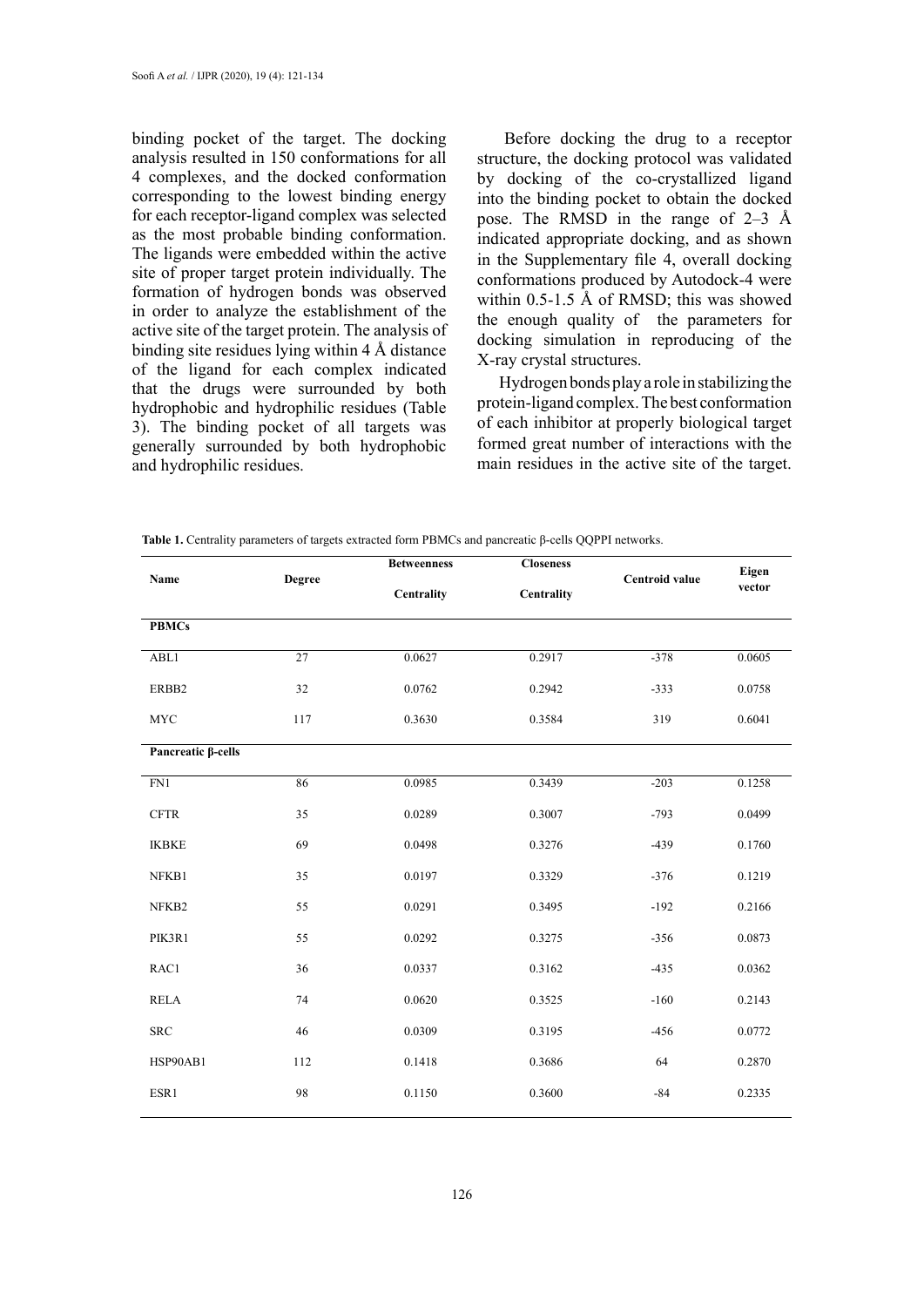As shown in (Table 4), lapatinib was oriented inside the active site of ERBB2 in a way that formed hydrogen bond with residues LEU-785  $(3.160\text{\AA})$  and MET-801  $(3.149\text{\AA})$  of the loop region. Furthermore, the analysis of docked complex of lapatinib- ERBB2 showed binding energy of  $-10.59$  kcal/mol (RMSD 1.16 Å), (Figure.3A). Lapatinib-ERBB2 complex showed highest binding energy among four complexes in this study. The analysis of docking complex of azathioprine-RAC1 revealed the binding energy of -9.32 kcal/mol (RMSD 2.0 Å), respectively and exhibited two binding interactions with GLY-15 (2.991

Å) and THR-17 (3.172 Å) residue of the loop region, (Table 4 and Figure 3B). The docked complex of geldanamycin-HSP90AB1showed binding affinities of -8.83 kcal/mol (RMSD 1.93 Å) which is bound with alpha helix residues such as GLY-137 (3.105 Å) and PHE-138 (3.06537 Å), (Table 4 and Figure 3C). In case of eugenol-ESR1, the complex has binding energy of -5.23 kcal/mol (RMSD 1.21 Å) and formed tow hydrogen bond with GLU-353 (1.791 Å) and ARG-394 (2.885 Å), (Table 4 and Figure.3D). Eugenol-ESR1 complex showed the lowest binding energy in compare to other complexes.



Figure 2. (A) PBMCs QQPPI network and (B) pancreatic  $\beta$ -cells QQPPI network. Protein-protein interaction (PPI) networks of differentially expressed genes which involved the first neighbors of central nodes. Nodes with high centrality measures are illustrated  $\frac{1}{\sqrt{N}}$  is the interaction of drugs with targets is shown in each  $\sqrt{N}$ . and down-regulated genes are colored by light green and dark green, respectively in (A), and light blue and dark blue in (B). by bigger size and different colors than others. The interaction of drugs with targets is shown in each QQPPI network. Up-regulated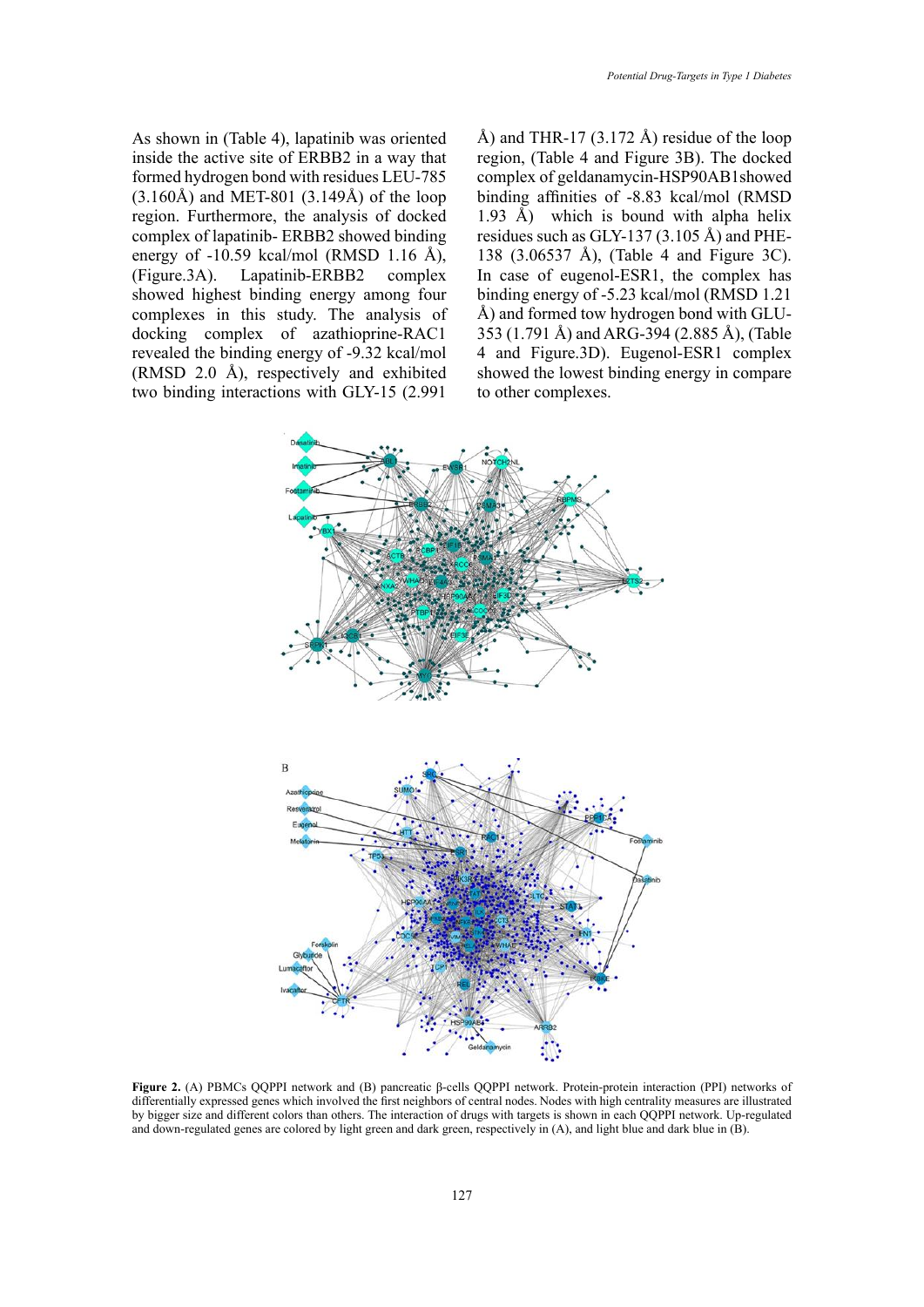| Gene name          | DrugBank ID | Drug name           | <b>Actions</b> | Drug group                                 |
|--------------------|-------------|---------------------|----------------|--------------------------------------------|
| <b>PBMCs</b>       |             |                     |                |                                            |
| ABL1               | DB00619     | Imatinib            | inhibitor      | Approved                                   |
|                    | DB01254     | Dasatinib           | multitarget    | approved, investigational                  |
|                    | DB04868     | Nilotinib           | inhibitor      | approved, investigational                  |
|                    | DB12010     | Fostamatinib        | inhibitor      | approved, investigational                  |
| ERBB2              | DB01259     | Lapatinib           | inhibitor      | approved, investigational                  |
|                    | DB12010     | Fostamatinib        | inhibitor      | approved, investigational                  |
| MYC                | DB08813     | Nadroparin          | inhibitor      | approved, investigational                  |
| Pancreatic β-cells |             |                     |                |                                            |
| FN1                | DB08888     | Ocriplasmin         | cleavage       | Approved                                   |
| <b>CFTR</b>        | DB01016     | Glyburide           | antagonist     | Approved                                   |
|                    | DB00887     | Bumetanide          | antagonist     | Approved                                   |
|                    | DB08820     | Ivacaftor           | potentiator    | Approved                                   |
|                    | DB09280     | Lumacaftor          | modulator      | Approved                                   |
|                    | DB02587     | Colforsin-Forskolin | inhibitor      | experimental, investigational              |
| <b>IKBKE</b>       | DB12010     | Fostamatinib        | inhibitor      | approved, investigational                  |
| NFKB1              | DB08814     | Triflusal           | antagonist     | approved, investigational                  |
| NFKB2              | DB01296     | Glucosamine         | antagonist     | approved, investigational                  |
| PIK3R1             | DB01064     | Isoprenaline        | agonist        | approved, investigational                  |
| RAC1               | DB00993     | Azathioprine        |                | Approved                                   |
| RELA               | DB08908     | Dimethyl fumarate   |                | approved, investigational                  |
| SRC                | DB01254     | Dasatinib           | multitarget    | approved, investigational                  |
|                    | DB12010     | Fostamatinib        | inhibitor      | approved, investigational                  |
| HSP90AB1           | DB02424     | Geldanamycin        |                | experimental, investigational              |
| ESR1               | DB09086     | Eugenol             |                | Approved                                   |
|                    | DB02709     | Resveratrol         |                | approved, experimental,<br>investigational |
|                    | DB01065     | Melatonin           | antagonist     | Approved                                   |

# **Table 2.** The list of potential drugs and their targets extracted from PBMCs and pancreatic β-cells QQPPI networks.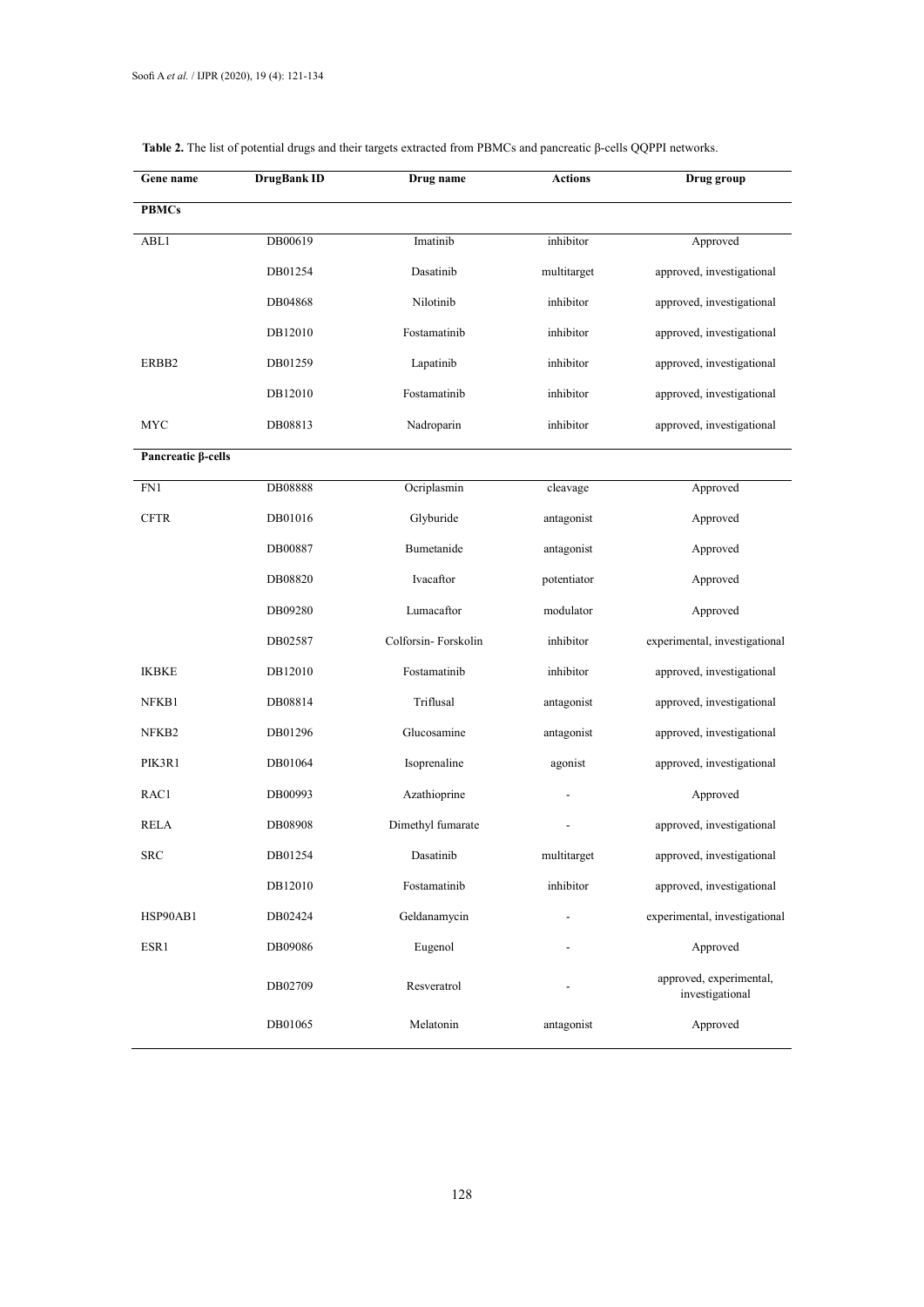

Figure 3. (A) Lapatinib-ERBB2 (B) Azathioprine-RAC1 (C) Geldanamycin-HSP90AB1 (D) Eugenol-ESR1. Molecular docking<br>complexes. Drugs are shown in green stick model. H-bonds formed between residues and drugs are shown as vell complexes. Drugs are shown in green stick model. H-bonds formed between residues and drugs are shown as yellow lines.

| Table 3. The list of residues presented around the 4 Å distances of each ligand in a specific receptor after docking. |  |  |
|-----------------------------------------------------------------------------------------------------------------------|--|--|
|                                                                                                                       |  |  |

| Drug         | Receptor          | <b>Residues</b>                                                                                                                                                   |
|--------------|-------------------|-------------------------------------------------------------------------------------------------------------------------------------------------------------------|
| Lapatinib    | ERBB <sub>2</sub> | LEU-726, VAL-734, TYR-735, ALA751, ILE752, LYS-753, ILE-767, GLU-770, ALA-771, MET-<br>774, SER-783, ARG-784, LEU-796, THR-798-PRO-802, CYC-805, ASP-863, PHE-864 |
| Azathioprine | RAC1              | GLY-10, ASP-11, GLY-12, ALA-13, VAL-14, GLY-15, LYS-16, THR-17, CYS-18, LEU-19, PHE-<br>28, GLY-30, GLU-31, TYR-32, ILE-33, PRO-34, THR-35                        |
| Geldanamycin | HSP90AB1          | GLE-47, LEU-48, ASN-51SER-52, ASP-54, ALA-55, LEU-56, LYS-58, ILE-96, GLY-97, MET-<br>98, THR-98, ASP-102, ASN-106, PHE-134, GLY-135, VAL-136, GLY-137, HIS-154   |
| Eugenol      | ESR1              | MET-342, LEY-345, LEU346, THR-347, ASN-348, ALA-350, ILE-386, LEU-387, GLY-<br>390, VAL-392, ARG-394, PHE-404, MET-421, ILE-424, MET-517, LEU-525                 |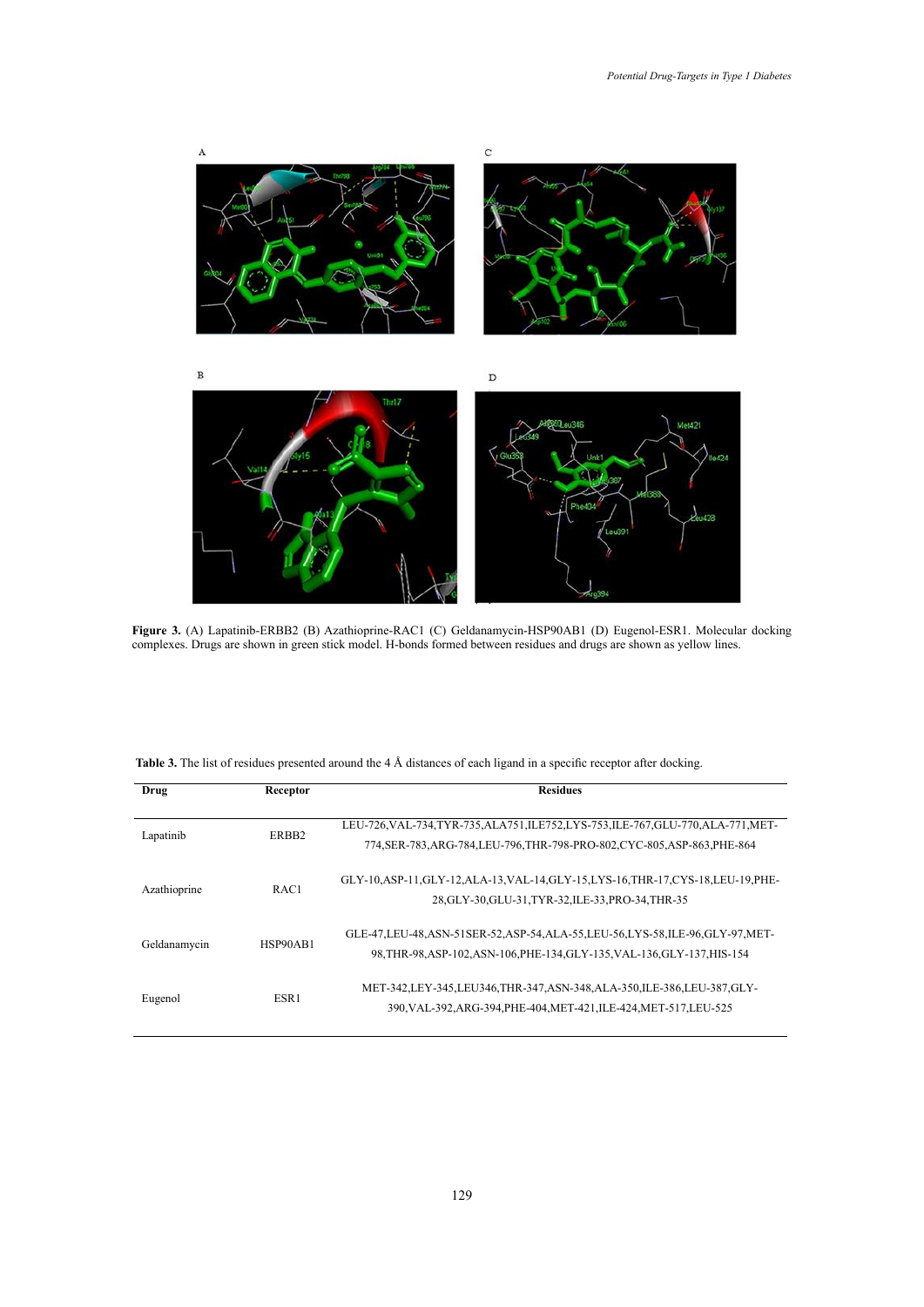|              | AutoDock-4 |             |           | <b>Hydrogen bonding interactions</b> |                  |                          |
|--------------|------------|-------------|-----------|--------------------------------------|------------------|--------------------------|
| Drug         | Receptor   |             | RMSD in Å |                                      |                  |                          |
|              |            | (Kcal/mole) |           | <b>Interacting Residues</b>          | Distance $(\AA)$ | Angle (Degree)           |
|              |            |             |           |                                      |                  |                          |
|              |            |             |           | LEU-785                              | 3.160            | 87.979                   |
| Lapatinib    | ERBB2      | $-10.59$    | 1.16      | <b>MET-801</b>                       | 3.149            | 113.787                  |
|              |            |             |           | $GLY-15$                             | 2.991            | 105.258                  |
| Azathioprine | RAC1       | $-9.32$     | 2.0       | <b>THR-17</b>                        | 3.172            | 95.738                   |
|              |            |             |           | GLY-137                              | 3.105            | ٠                        |
| Geldanamycin | HSP90AB1   | $-8.83$     | 1.93      | PHE-138                              | 3.065            | $\overline{\phantom{a}}$ |
| Eugenol      | ESR1       | $-5.23$     | 1.21      | GLU-353                              | 1.791            | 148.321                  |
|              |            |             |           | ARG-394                              | 2.885            | -                        |
|              |            |             |           |                                      |                  |                          |

**Table 4.** Binding free energy of ligand-receptor complexes and their corresponding interaction energies.

### **Discussion**

Systems biology approach gives us a comprehensive view to improve our understanding of disease mechanisms and introduce new way for a discovery of novel drugs and repurposing of existing drugs (35). In this study, differentially expressed genes of PBMCs and pancreatic β-cells in T1D integrated with PPI data. Five centrality parameters, degree, betweenness, closeness, centroid value and eigenvector were measured for nodes in PBMCs and pancreatic β-cells QQPPI networks to find central proteins. A protein is considered a key molecule only if it is selected in at least two centrality measures. By analysis of central proteins and drugs interactions, several candidate drugs and targets were prioritized for T1D. Furthermore, some predicted drug-targets with a relevant to diabetes were used as an input for docking analysis which can calculate the probability of a physical interaction with the given drug and candidate targets.

In the current study, fourteen targets and twenty-one candidate drugs were identified. By literature review, thirteen drugs which targeted eight key proteins showed association with diabetes. Some of them such glyburide has been approved for T2D and some ones like imatinib, resveratrol and melatonin are being

evaluated in the clinical trials in patients with diabetes. Glyburide targets CFTR gene and it is second-generation sulfonylureas which approved for diabetes management. Glyburide is an antagonist of CFTR. The results of a study revealed a role of CFTR in glucose-induced electrical activities and insulin secretion in β-cells (36). Grishman *et al*. study proposed a glyburide as one of the potential therapies to decrease the progression of T1D due its ability to decrease IL1β levels (37). Imatinib targets ABL gene. Endoplasmic reticulum stress in β-cell was increased in the NOD mouse as a result of the c-Abl tyrosine kinase activity. Consequently, the unfolded protein response was promoted that ultimately leading to β-cell death; this process might be affected via inhibition of c-Abl by imatinib (38). Moreover, insulin response was ameliorated in the experimental model of T1D by imatinib. Now, phase II clinical trial of imatinib treatment is ongoing in early-onset patients with T1D (39). Resveratrol targets ESR1 gene and is being evaluated in the clinical trials in patients with insulin resistance and T2D. Resveratrol binds to estrogen receptors which might be linked to the anti-diabetic effect in diabetes (40). It is well established that resveratrol diminish blood glucose levels in animals with experimental T1D (41). In this line, the results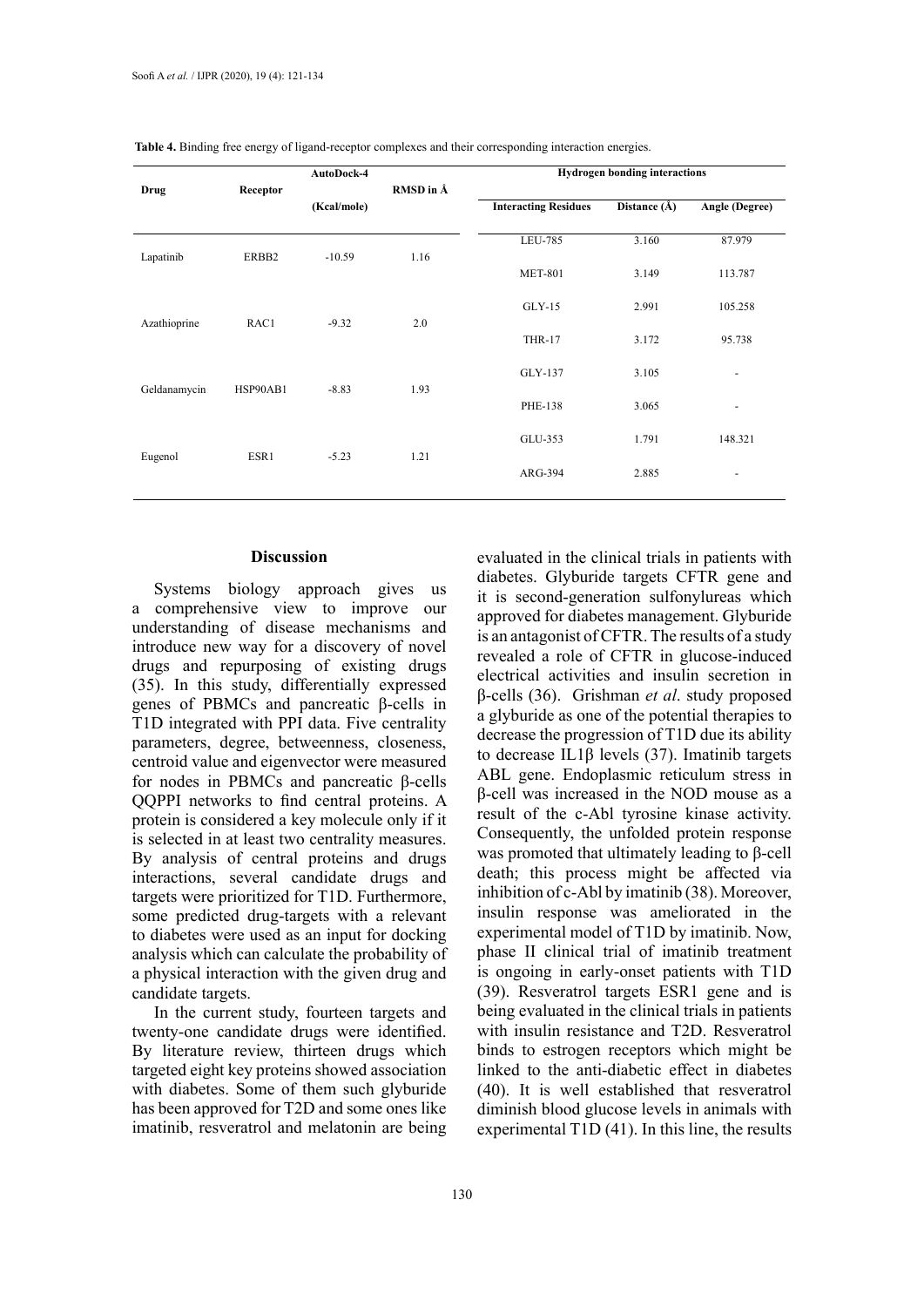of a study demonstrated that resveratrol or 17β-estradiol apparently protected against STZ-induced diabetes in OVX mice; they probably improve antioxidant activities and islet function, promote muscle glucose uptake and prohibit the expression of p-ERK (42). Melatonin also targets ESR1 gene; it is being assessed in the clinical trials in patients with T2D. Melatonin interferes with estrogensignaling pathways (43). The increased level of melatonin synthesis was reported in an animal model of STZ-induced T1D (44). The improvement of immune response and the anti-inflammatory effect were mentioned as the consequence of melatonin, which might inhibit the disease onset or ameliorate the survival of islet grafts transplanted for T1D therapy (45).

 Moreover, four targets and their candidate drugs that their associations have been proved in the experimental models of diabetes were also prioritized. First, geldanamycin targets HSP90AB1 gene. Geldanamycin is specific HSP90 inhibitor. HSP90 inhibitors such as geldanamycin and its derivatives target HSP90 N terminus and block its ATPase activity; they have been identified as potential treatment strategy in cancer and promising drugs for immune and inflammatory diseases, including diabetes (46). The result of a study presented that heat shock proteins as well as treatment with geldanamycin noticeably improve diabetic macrophages activation, resulting in compromising mounting of inflammatory and immune responses (47). Besides, hyperglycemia was reversed by chronic dosing of HSP90 inhibitors in the diabetic db/ db mouse model, and insulin sensitivity was made better in the diet-induced obese mouse model of insulin resistance (32). The second, eugnol targets ESR1. Eugenol is an estrogen receptor antagonist. Several medicinal applications were reported for the eugenol treatment such as antibacterial, antiviral, antioxidant, anti-inflamatory agent (48). The result of Al-Trad *et al*. study showed significant anti-oxidative and anti-inflammatory effect of eugenol in HFD/STZ-induced diabetic rats. Moreover, insulin sensitivity was improved by eugenol and skeletal muscle glucose uptake was stimulated via activation of the GLUT4- AMPK signaling pathway (33). The third,

131

lapatinib targets ErbB2 gene. Lapatinib is a member of tyrosin kinase inhibitors (TKIs) which can target tyrosine kinase enzymes and interfere with downstream intracellular messaging pathways (49). Numerous studies represented the glucose-lowering potential of TKIs, which suggest careful attention to apply these drugs to patients with diabetes (50). Lapatinib is a dual inhibitor of EGFR and ErbB2 receptor tyrosine kinases, by which high glucose-induced apoptosis and vascular dysfunction were refined via resistance to signaling changes influenced by diabetes in the experimental T1D models (34, 51). The last, azathioprine targets Rac1 gene. Azathioprine suppresses both *T* and *B-lymphocyte* function (52). Tiede *et al.* reported that azathioprine induces immunosuppression by prohibition of Rac1 activation in T cells, which may clarify the beneficial immunosuppressive effects of azathioprine. Therefore, it might help to design the novel specific therapies for organ transplantation and autoimmune diseases (53). Furthermore, Veluthakal *et al*. identified a known inhibitor of Rac1, NSC23766, which remarkably suppresses reactive oxygen species (ROS) generation in pancreatic islet β-cells in *in-vitro*, and significantly inhibits the development of spontaneous diabetes in the NOD mice (54). Different trials were earlier conducted using azathioprine as an immunosuppressive drug to treat children newly diagnosed with T1D (52, 55). Although there were partly successful in improving metabolic outcomes in diabetic patients, the reported side effects made it unpopular. However, recently Geliebter *et al*. showed the first recent case reports exhibiting the possible positive effect of azathioprine in tertiary prevention of T1D (56).

### **Conclusion**

This study showed that the investigation of interactions between targets with drugs at the system-level as well as in the context of biological and disease networks could resulted in drugs and targets prioritization. By integrative systems biology approach, we identified thirteen drugs which targeted eight central proteins in PBMCs and pancreatic β-cells QQPPI networks and represented significant associations with diabetes. One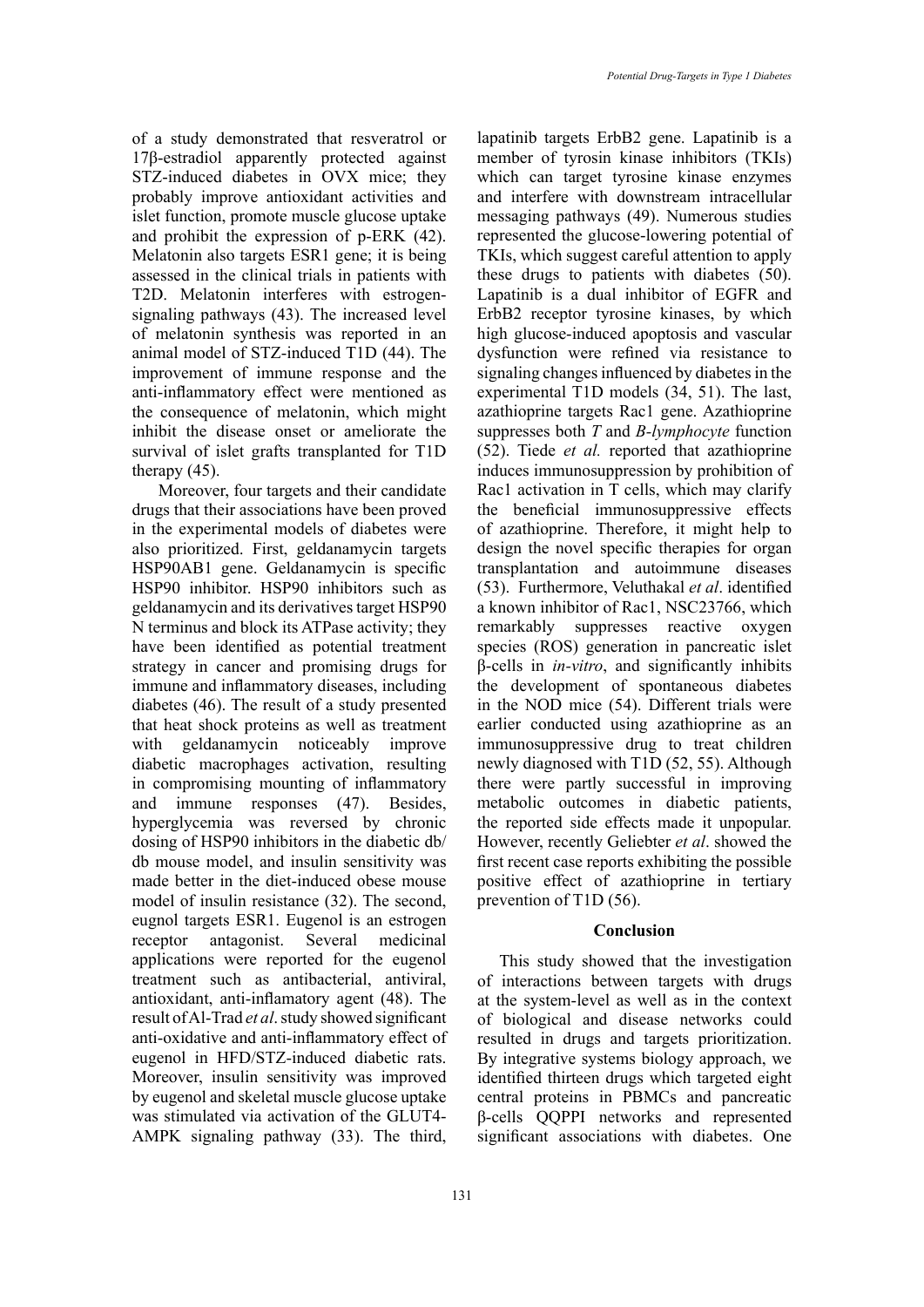drug (imatinib) is being explored in clinical trial for T1D, which shown the robustness of our strategy. Moreover, we prioritized drug-targets such as melatonin, resveratrol, eugenol, lapatinib, geldanamycin and azathioprine which interacted with ESR1, ERBB2, HSP90AB1 and RAC1, respectively and shown associations in diabetes treatment in experimental models of T1D. Lastly, the interaction of some drug-targets was predicted by molecular docking analysis. After further validation, these prioritized targets and drugs could be a potential candidate for the targeted therapy and facilitate the drug discovery for patients with T1D.

#### **Acknowledgements**

 We thank all the authors for their contributions.

#### **References**

- (1) Craig ME, Jefferies C, Dabelea D, Balde N, Seth A and Donaghue KC. Definition, epidemiology, and classification of diabetes in children and adolescents. *Pediatr. Diabetes* (2014) 15: 4-17.
- (2) DiMeglio LA, Evans-Molina C and Oram RA. Type 1 diabetes*. Lancet* (2018). 391: 2449-62.
- (3) Atkinson MA, Eisenbarth GS and Michels AW. Type 1 diabetes*. Lancet* (2014) 383: 69-82.
- (4) Harris K, Boland C, Meade L and Battise D. Adjunctive therapy for glucose control in patients with type 1 diabetes. *Diabetes Metab. Syndr. Obes.* (2018) 11: 159-73.
- (5) Hartemann A, Bensimon G, Payan CA, Jacqueminet S, Bourron O, Nicolas N, Fonfrede M, Rosenzwajg M, Bernard C and Klatzmann D. Low-dose interleukin 2 in patients with type 1 diabetes: a phase 1/2 randomised, double-blind, placebo-controlled trial. *Lancet Diabetes Endocrinol*. (2013) 1: 295- 305.
- (6) Skyler JS. Hope vs hype: where are we in type 1 diabetes?*. Diabetologia* (2018) 61: 509-16.
- (7) Sams-Dodd F. Is poor research the cause of the declining productivity of the pharmaceutical industry? An industry in need of a paradigm shift*. Drug. Discov. Today* (2013) 18: 211-7.
- (8) Berger SI and Iyengar R. Role of systems pharmacology in understanding drug adverse events. *Wiley Interdiscip. Rev. Syst. Biol. Med.* (2011) 3: 129-35.
- (9) Eizirik DL, Sammeth M, Bouckenooghe T, Bottu G, Sisino G, Igoillo-Esteve M, Ortis F, Santin I, Colli ML and Barthson J. The human pancreatic islet

transcriptome: expression of candidate genes for type 1 diabetes and the impact of pro-inflammatory cytokines*. PLoS Genet*. (2012) 8: e1002552.

- (10) Kaizer EC, Glaser CL, Chaussabel D, Banchereau J, Pascual V and White PC. Gene expression in peripheral blood mononuclear cells from children with diabetes*. J. Clin. Endocrinol. Metab*. (2007) 92: 3705-11.
- (11) Chuang HY, Lee E, Liu YT, Lee D and Ideker T. Network‐based classification of breast cancer metastasis. *Mol. Syst. Biol*. (2007) 3: 140-50.
- (12) Pujana MA, Han J-DJ, Starita LM, Stevens KN, Tewari M, Ahn JS, Rennert G, Moreno V, Kirchhoff T and Gold B. Network modeling links breast cancer susceptibility and centrosome dysfunction*. Nat. Genet*. (2007) 39: 1338-49.
- (13) Taylor IW, Linding R, Warde-Farley D, Liu Y, Pesquita C, Faria D, Bull S, Pawson T, Morris Q and Wrana JL. Dynam*i*c modularity in protein interaction networks predicts breast cancer outcome. *Nat. Biotechnol*. (2009) 27: 199-204.
- (14) Melak T and Gakkhar S. Comparative genome and network centrality analysis to identify drug targets of *mycobacterium tuberculosis* h37rv*. Biomed. Res. Int*. (2015).2015: 1-10
- (15) Módos D, Bulusu KC, Fazekas D, Kubisch J, Brooks J, Marczell I, Szabó PM, Vellai T, Csermely P and Lenti K. Neighbours of cancer-related proteins have key influence on pathogenesis and could increase the drug target space for anticancer therapies*. NPJ. Syst. Biol. Appl.* (2017) 3: 1-13.
- (16) Mahboubi M, Azodi MZ, Tavirani MR, Mansouri V, Ahmadi NA, Hamdieh M, Tavirani MR and Gargari BN. Protein-Protein Interaction Analysis of Common Top Genes in Obsessive-Compulsive Disorder (OCD) and Schizophrenia: Towards New Drug Approach Obsessive-Compulsive disorder (OCD) and Schizophrenia Comorbidity Gene Analysis*. Iran. J. Pharm. Res*. (2018) 17: 173-86.
- (17) Piñero J, Berenstein A, Gonzalez-Perez A, Chernomoretz A and Furlong LI. Uncovering disease mechanisms through network biology in the era of Next Generation Sequencing*. Sci. Rep*. (2016)  $6: 1-12.$
- (18) Safari Alighiarloo N, Rezaei Tavirani M, Taghizadeh M, Tabatabaei SM and Namaki S. Analysis of protein-protein interactions network based on differentially expressed genes in cerebrospinal fluid for multiple sclerosis*. Koomesh* (2018) 20: 81-8.
- (19) Safari‐Alighiarloo N, Taghizadeh M, Tabatabaei SM, Shahsavari S, Namaki S, Khodakarim S and Rezaei‐Tavirani M. Identification of new key genes for type 1 diabetes through construction and analysis of protein–protein interaction networks based on blood and pancreatic islet transcriptomes.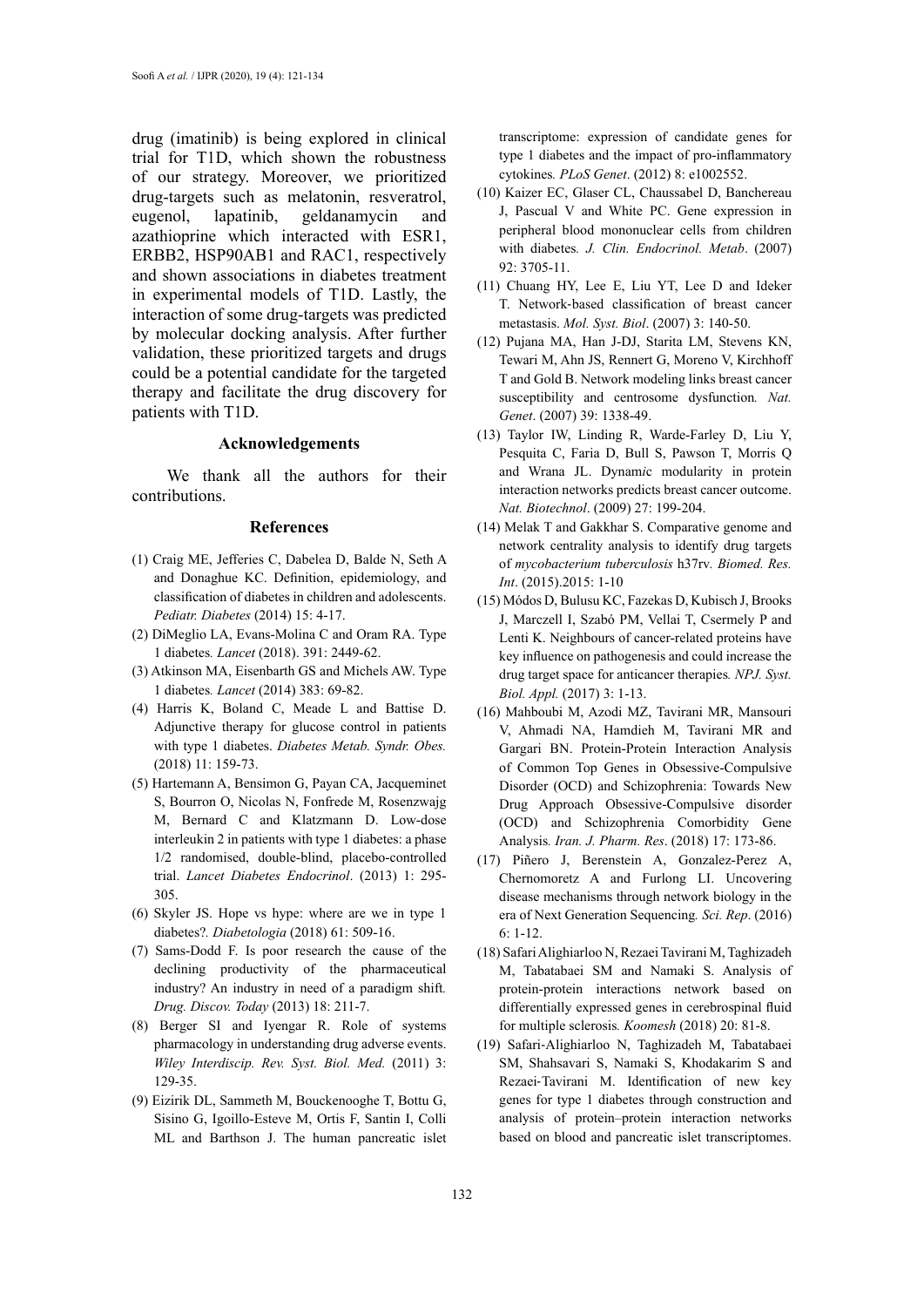*J. Diabetes* (2017) 9: 764-77.

- (20) Safari-Alighiarloo N, Rezaei-Tavirani M, Taghizadeh M, Tabatabaei SM and Namaki S. Network-based analysis of differentially expressed genes in cerebrospinal fluid (CSF) and blood reveals new candidate genes for multiple sclerosis*. Peer J*. (2016) 4: e2775.
- (21).Safari-Alighiarloo N, Taghizadeh M, Tabatabaei SM, Namaki S and Rezaei-Tavirani M. Identification of common key genes and pathways between type 1 diabetes and multiple sclerosis using transcriptome and interactome analysis*. Endocrine* (2020) 68: 81- 92.
- (22) Csermely P, Korcsmáros T, Kiss HJ, London G and Nussinov R. Structure and dynamics of molecular networks: a novel paradigm of drug discovery: a comprehensive review*. Pharmacol. Ther*. (2013) 138: 333-408.
- (23) Peng Q and Schork N. Utility of network integrity methods in therapeutic target identification. *Front. Genet*. (2014) 3: 5-12.
- (24).Kotlyar M, Fortney K and Jurisica I. Networkbased characterization of drug-regulated genes, drug targets, and toxicity. *Methods* (2012) 57. 499-507.
- (25) Kerrien S, Aranda B, Breuza L, Bridge A, Broackes-Carter F, Chen C, Duesbury M, Dumousseau M, Feuermann M and Hinz U. The IntAct molecular interaction database in 2012*. Nucleic Acids Res*. (2011) 40: D841-D6.
- (26) Licata L, Briganti L, Peluso D, Perfetto L, Iannuccelli M, Galeota E, Sacco F, Palma A, Nardozza AP and Santonico E. MINT, the molecular interaction database: 2012 update*. Nucleic Acids Res.* (2011) 40: D857-D61.
- (27) Xenarios I, Salwinski L, Duan XJ, Higney P, Kim SM and Eisenberg D. DIP, the Database of Interacting Proteins: a research tool for studying cellular networks of protein interactions*. Nucleic. Acids Res*. (2002) 30: 303-5.
- (28) Shannon P, Markiel A, Ozier O, Baliga NS, Wang JT, Ramage D, Amin N, Schwikowski B and Ideker T. Cytoscape: a software environment for integrated models of biomolecular interaction *networks. Genome Res*. (2003) 13: 2498-504.
- (29) Junker BH, Koschützki D and Schreiber F. Exploration of biological network centralities with CentiBiN. *BMC. Bioinformatics* (2006) 2015: 7-219.
- (30) Barabási A-L, Gulbahce N and Loscalzo J. Network medicine: a network-based approach to human disease. *Nat. Rev. Genet*. (2011) 12: 56-68.
- (31) Zhang A. *Protein interaction networks: computational Analysis*. Cambridge University Press (2009).
- (32) Lee JH, Gao J, Kosinski PA, Elliman SJ, Hughes

TE, Gromada J and Kemp DM. Heat shock protein 90 (HSP90) inhibitors activate the heat shock factor 1 (HSF1) stress response pathway and improve glucose regulation in diabetic mice. *Biochem. Biophys. Res. Commun*. (2013) 430: 1109-13.

- (33) Al Trad B, Alkhateeb H, Alsmadi W and Al-Zoubi M. Eugenol ameliorates insulin resistance, oxidative stress and inflammation in high fat-diet/ streptozotocin-induced diabetic rat*. Life Sci.* (2019) 216: 183-8.
- (34) Benter IF, Sarkhou F, Al-Khaldi AT, Chandrasekhar B, Attur S, Dhaunsi GS, Yousif MH and Akhtar S. The dual targeting of EGFR and ErbB2 with the inhibitor Lapatinib corrects high glucose-induced apoptosis and vascular dysfunction by opposing multiple diabetes-induced signaling changes*. J. Drug Target* (2015) 23: 506-18.
- (35). Turanli B, Altay O, Borén J, Turkez H, Nielsen J, Uhlen M, Arga KY and Mardinoglu A. Systems biology based drug repositioning for development of cancer therapy. *Semin. Cancer Biol*. [https://doi.](https://doi.org/10.1016/j.semcancer.2019.09.020) [org/10.1016/j.semcancer.2019.09.020](https://doi.org/10.1016/j.semcancer.2019.09.020) (2019).
- (36) Guo JH, Chen H, Ruan YC, Zhang XL, Zhang XH, Fok KL, Tsang LL, Yu MK, Huang WQ and Sun X. Glucose-induced electrical activities and insulin secretion in pancreatic islet β-cells are modulated by CFTR*. Nat. Commun*. (2014) 5: 4420.
- (37) Grishman EK, White PC and Savani RC. Tolllike receptors, the NLRP3 inflammasome, and interleukin-1β in the development and progression of type 1 diabetes*. Pediatr. Res*. (2012) 71: 626-32.
- (38) Morita S, Villalta SA, Feldman HC, Register AC, Rosenthal W, Hoffmann-Petersen IT, Mehdizadeh M, Ghosh R, Wang L and Colon-Negron K. Targeting  $ABL-IRE1\alpha$  signaling spares ER-stressed pancreatic β cells to reverse autoimmune diabetes*. Cell Metab*. (2017) 25: 883-97.
- (39) Louvet C, Szot GL, Lang J, Lee MR, Martinier N, Bollag G, Zhu S, Weiss A and Bluestone JA. Tyrosine kinase inhibitors reverse type 1 diabetes in nonobese diabetic mice*. Proc. Natl. Acad. Sci. USA* (2008) 105: 18895-900.
- (40) Catanuto P, Xia X, Pereira-Simon S and Elliot S. Estrogen receptor subtype ratio change protects against podocyte damage. *Curr. Trends Endocinol*. (2017) 9: 19-29.
- (41) Szkudelski T and Szkudelska K. Resveratrol and diabetes: from animal to human studies*. Biochim*. *Biophys. Acta* (2015) 1852: 1145-54.
- (42) Li Y, Huang J, Yan Y, Liang J, Liang Q, Lu Y, Zhao L and Li H. Preventative effects of resveratrol and estradiol on streptozotocin-induced diabetes in ovariectomized mice and the related mechanisms*.*